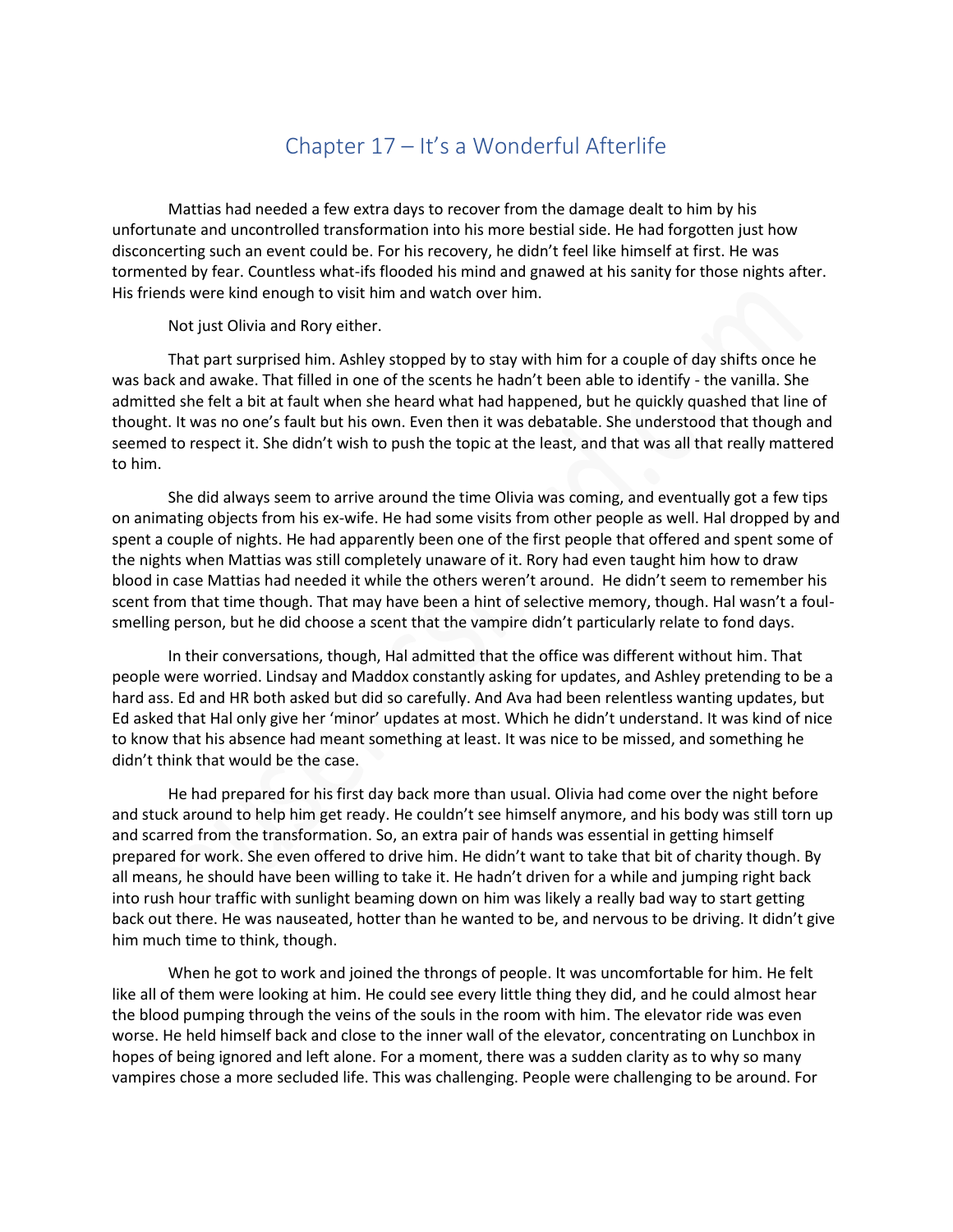countless reasons. He watched them eat, drink, chat, and stare. He had never been fond of humans, but something was different with this twist. He didn't feel close to them.

He glanced at the bronzed walls of the elevator. Despite the smudges and general wear, they were still reflective. Faces and profiles of the various denizens of the company riding the elevator. And there he was, a blur of universe defying undead - a lack of reflection of more than the shadows and blur he cast upon other reflections. It was a gruesome reminder of just how different he was from those that walked around beside him in the light. He took a breath and steadied himself, wishing he could see how he looked. He didn't know how rough he appeared still, though Olivia said he looked fine. Tired. But fine.

He should trust her. It was a challenge at the moment though. He couldn't trust his own eyes, his own body, how could he trust someone else.

As the elevator opened on his floor, he followed a few people out. Most went their own way. One woman walked in the same direction as him. She had a box under her arm, and when she opened the door, he instinctively reached out to hold it open. She gave a small smile and a knowing nod back over to him. He smiled back. She didn't look like a courier or delivery woman. She was pretty, with meticulously style caramel hair. She didn't have that exhausted look of most

"Thanks," She said before stepping into the foyer and over to the receptionist's desk, her reflection in the gold and brass fixtures of the room blurred by his as he followed her.

Ava, meanwhile, had spotted Mattias and had bounded to her feet. She was stopped by the woman, though, who held out the box. "Can I help you?"

"Yes, I have a package for someone here,"

"Do I need to sign for it?" Ava said quickly, with a glance over to the vampire as he tried to slip by before she could end the conversation.

"No. Note on the top for who it goes to."

"Awesome, I'll get it to them. Mattias, wait!" She was all but dancing around the desk, and when she thought the conversation was over, she jumped around the edge and rushed him. He had almost made it to the threshold of the cubicle farm. Almost.

He had been so close. "Ava."

"You're going to pass by without even saying hello? You've been gone for more than a week. Is everything okay?" She was talking too fast, and not giving him a chance to get a word in edgewise. "IS the rumor true? Did you, you know? Did you find someone to…" She was slowly talking quieter and quieter until she was in a whisper.

Luckily, the woman that had dropped off the package had left.

Mattias closed his eyes. "Were you worried, or just want to hear a vampire story?" He was already exhausted by her. Her fandom for his ailment was not endearing, it was taxing. He knew she meant well, and he didn't begrudge her for it. It just made him tired.

She was clearly hurt by the response. Her face went from excited to blank in a split second and she backed away from him. "Mean." Was all she said, still quiet.

He sighed out a small, "Sorry," Before shaking his head. "I'm a little raw, right now, and you come on strong, Ava."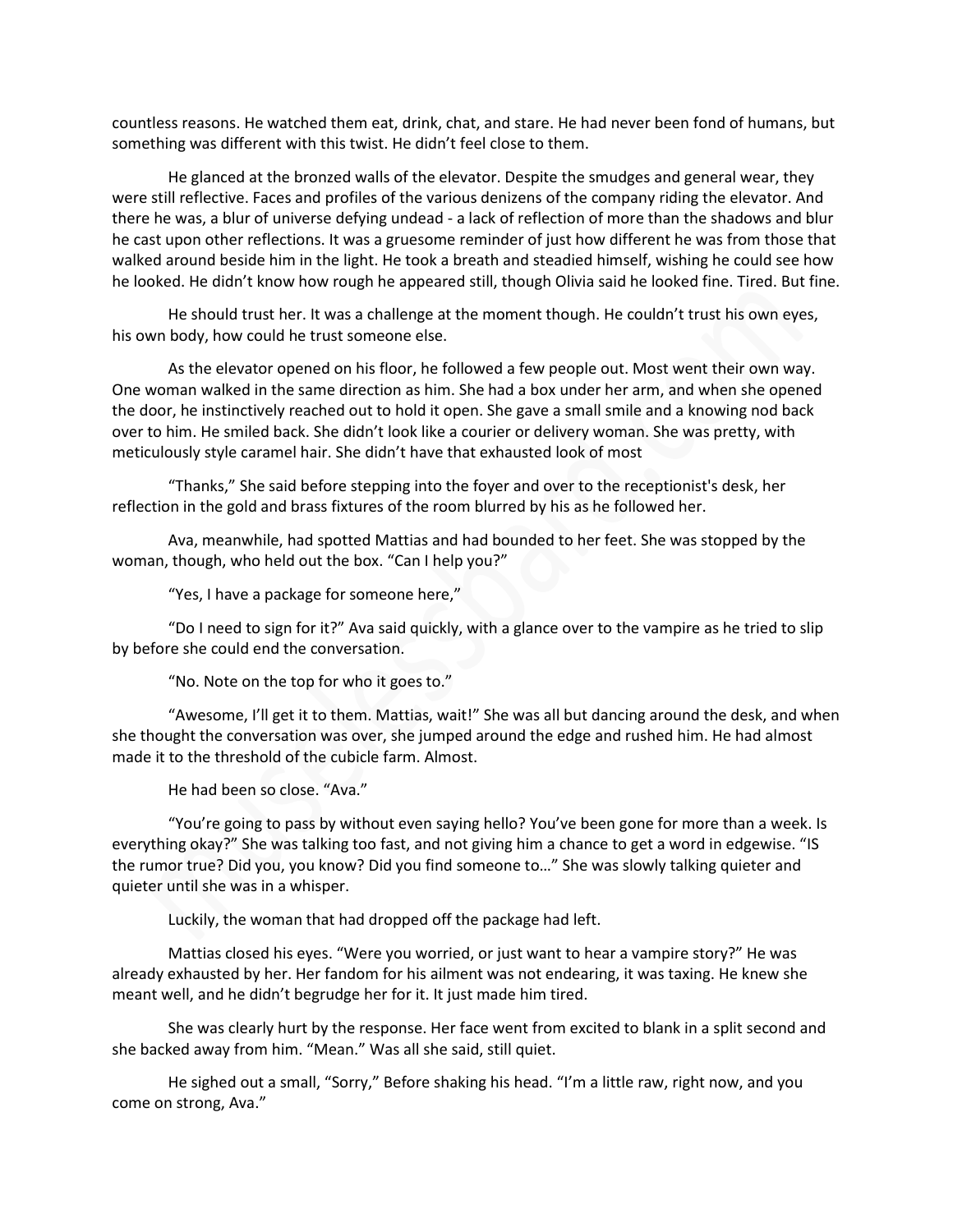She didn't respond for a few minutes, instead just standing quietly before a little smile crossed her lips. "I know." She tilted her head to one side. "Sorry you, you know. And I do want to hear about it." She said quickly and then added a defensive, "I was worried – and I do want to know the vampire stuff. I get that it isn't the same as the fiction and its weird,"

"You have no idea,"

"I know, but I would kind of like too."

He paused for a second and glanced over to her with a shake of his head. "How so?"

"Like… I love the stories and the romantic ideas of vampires and stuff, but," She bounced on her heels just a bit. "But, I get it. I get that it isn't like that at all, and those are just stories," She bobbed her head back and forth slightly, "It's like those people obsessed with anime. I'm like that, but I actually want to know about Japan too, in this metaphor."

"I think it's just an example, not a metaphor,"

"Whatever."

Mattias sighed, "Fine. Maybe we can talk on a break," She didn't let him finish before bouncing once more, a little higher, a little faster, and with a quick little clap. "But give me a couple of days at least to get used to being around people again. This is… well, hard, at the moment."

"Got it. Won't ask a word for a few days." She spoke, making a little cross on her heart.

He just stared at her for a second. She was still looking at him.

"About you. Can I still ask general vampire stuff?" She released that particular thought in a swift wave of verbalization.

He closed his eyes for a second and took his breath. "Fine."

"Is it true that there's an Asian vampire that throws its own head at prey,"

"No, that's a mistranslation. Those are more closely related to Dullahan," He responded, giving a point into the cubicle farm. "I'm going to work now."

She just nodded and smiled, giving a little wave before moving back towards her desk.

He wished he had never seen her out in town. He would have rather not known about that part of her, and it probably would have kept her from acting this way around him. At least she cared. He had a moment or two of silence as he walked. Ed's office was empty and dark, and most people hadn't arrived yet. Those that had, for the most part, watched him from a distance. He made his way to his cubicle and turned into the desks. His team hadn't arrived yet for the most part, but Ashley was here particularly early.

"Welcome back to the land of the living, boss," She spun around in her chair to face him as he walked in.

"Hah. Hilarious," He responded with a sarcastic smirk.

"You love it."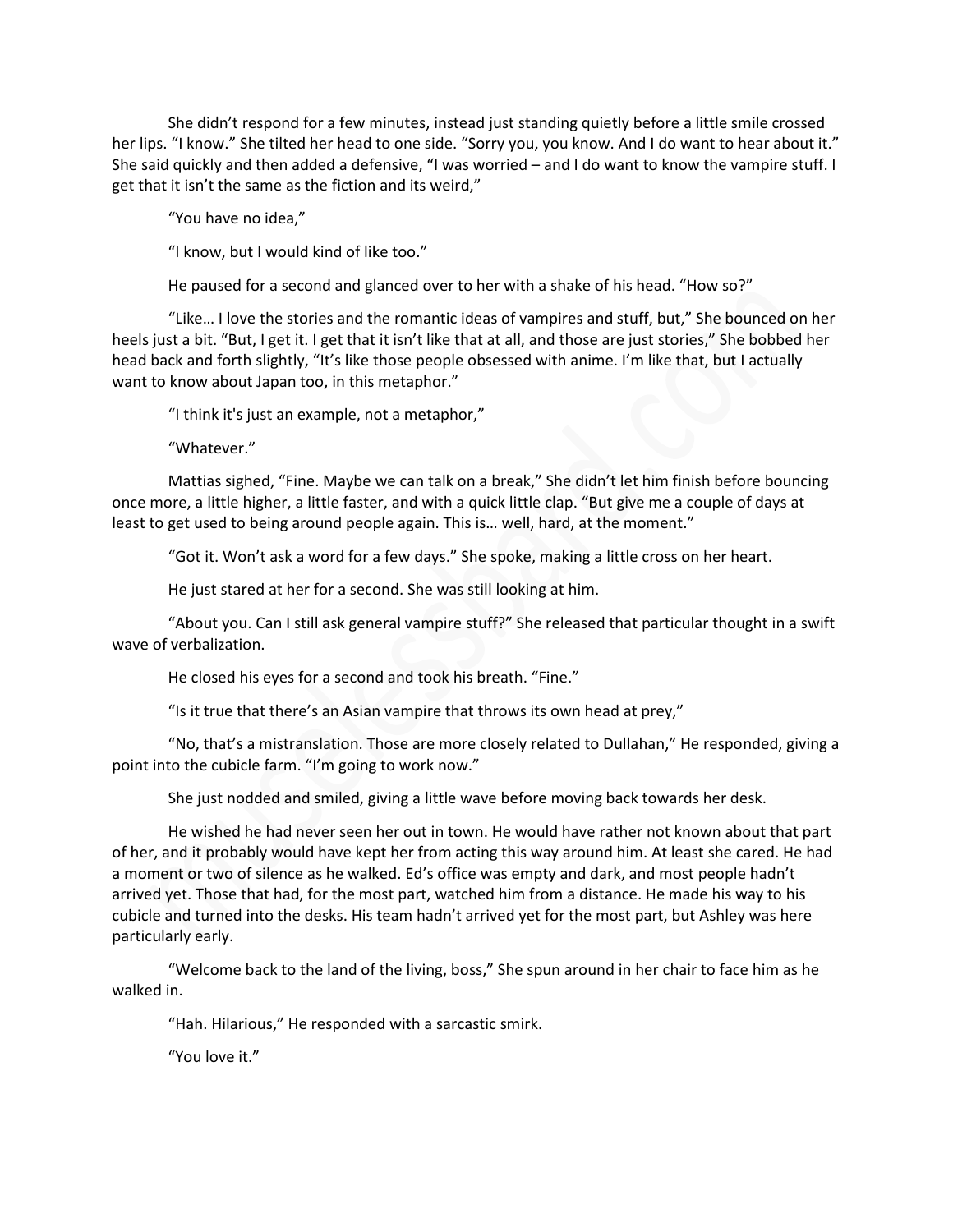"Did I hear Matt?" Hal's voice called over from the neighboring cubicle group. He appeared in theirs just a few seconds later, with his arms wide and waiting for a hug. He laughed heartily, "It's good to see you up and out in the land of the…"

"Already made that joke," Ashley said with a grin.

"Damn it," Hal seemed dejected, his arms dropping softly to his sides. The smile on his lips didn't fade though. It was clearly not something that really bothered him. "Oh well. How are you feeling today?"

"I'm alright. Still a little…" Mattias didn't have the words. How did one really explain a sense of existential solace and loss of self to other people in a way that didn't encourage further followup questions and unending check-ins? "Weird," Was what he settled on.

"I bet," Hal said quickly, adjusting slightly to make way for another person to pass by, some nameless coworker that wasn't on their team but worked even deeper in the hold. Jonas or James or something, if Mattias remembered correctly. "Well, you just take it easy. Get your feet wet again and don't worry about the big stuff. You just let us handle that for you today. You'll be back at 'em in no time, better than ever."

Mattias wanted to say he doubted it. This one felt different. He felt different. Something about this was more penultimate than he could put into words. He didn't need to say that, though. These people, as much as he was loathed to admit it, were as close to family as he had. "Thanks. It'll be a while, but here's hoping." He knew that particular thing was not going to keep eventual questions, but it might buy him some time this morning.

It seemed he was right, at least for the time being. As he unpacked Lunchbox, he heard another bit of movement from Hal, who stepped aside to let in another person. Before he could turn around he had a pair of arms around him and he was pulled into an awkward hug from a woman very much taller than himself.

"Hi, Lindsay,"

She didn't say anything. She just went on over to her work station. She understood a bit more than most and had likely heard him talking just before.

It was quiet after that. Maddox came in and said something snarky, but didn't push on the idea. Helena was a bit nervous because she was a bit late. She said she was glad that he was okay. She was tense though. Before long, they were all back to work, taking calls and awash with customer questions and the occasional complaint. It was an ordinary and unremarkable day for the first couple of hours. Then he sensed something familiar. There was a scent, one he remembered from his time spent out of commission.

"Package for you, Ms. Tran," Ava's voice chimed in, twisting around the corner with a stack of mail items. She dropped off the box at the edge of the Cubicle area before bouncing off in another direction.

Ed popped her head in the cubicle for a second, not even a moment later, "Glad to see you back, Mr. Holland,"

She was very clearly wearing the scent he remembered but couldn't place. He gave a little smirk at the realization, "Good to see you again, Ms. Chambers."